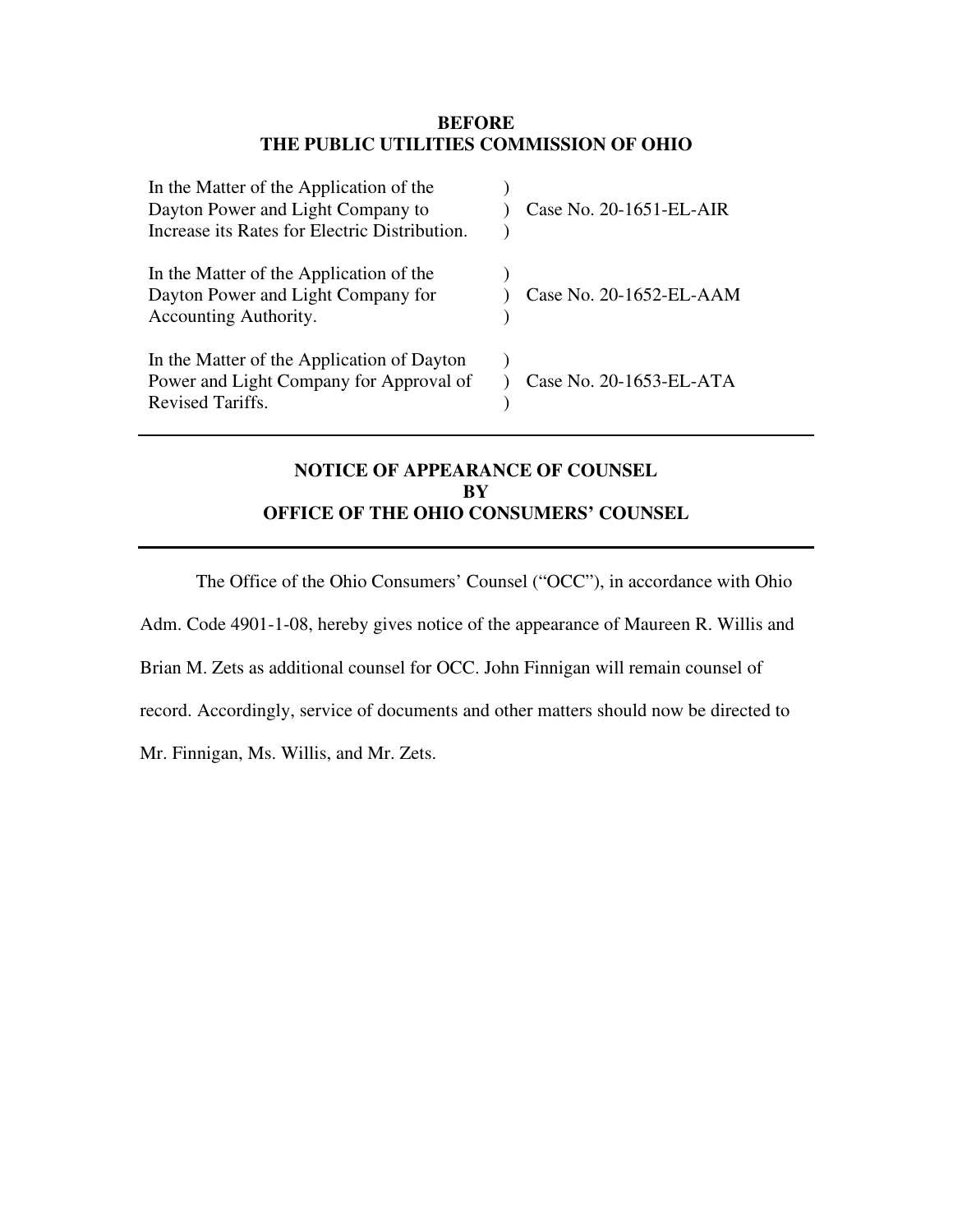Respectfully submitted,

Bruce Weston (0016973) Ohio Consumers' Counsel

*/s/ John Finnigan*  John Finnigan (0018689)

Counsel of Record Maureen R. Willis (0020847) Assistant Consumers' Counsel

#### **Office of the Ohio Consumers' Counsel**

65 East State Street, Suite 700 Columbus, Ohio 43215 Telephone: (614) 466-9585 (Finnigan) Telephone: (614) 466-9567 (Willis) john.finnigan@occ.ohio.gov Maureen.willis@occ.ohio.gov (willing to accept service by e-mail)

#### **ISAAC WILES & BURKHOLDER, LLC**

*/s/ Brian M. Zets*  Brian M. Zets (0066544) Two Miranova Place, Suite 700 Columbus, Ohio 43215 TEL: 614-221-2121 FAX: 614-365-9516 Bzets@isaacwiles.com (willing to accept service by e-mail)

Special Counsel for the Office of the Ohio Consumers' Counsel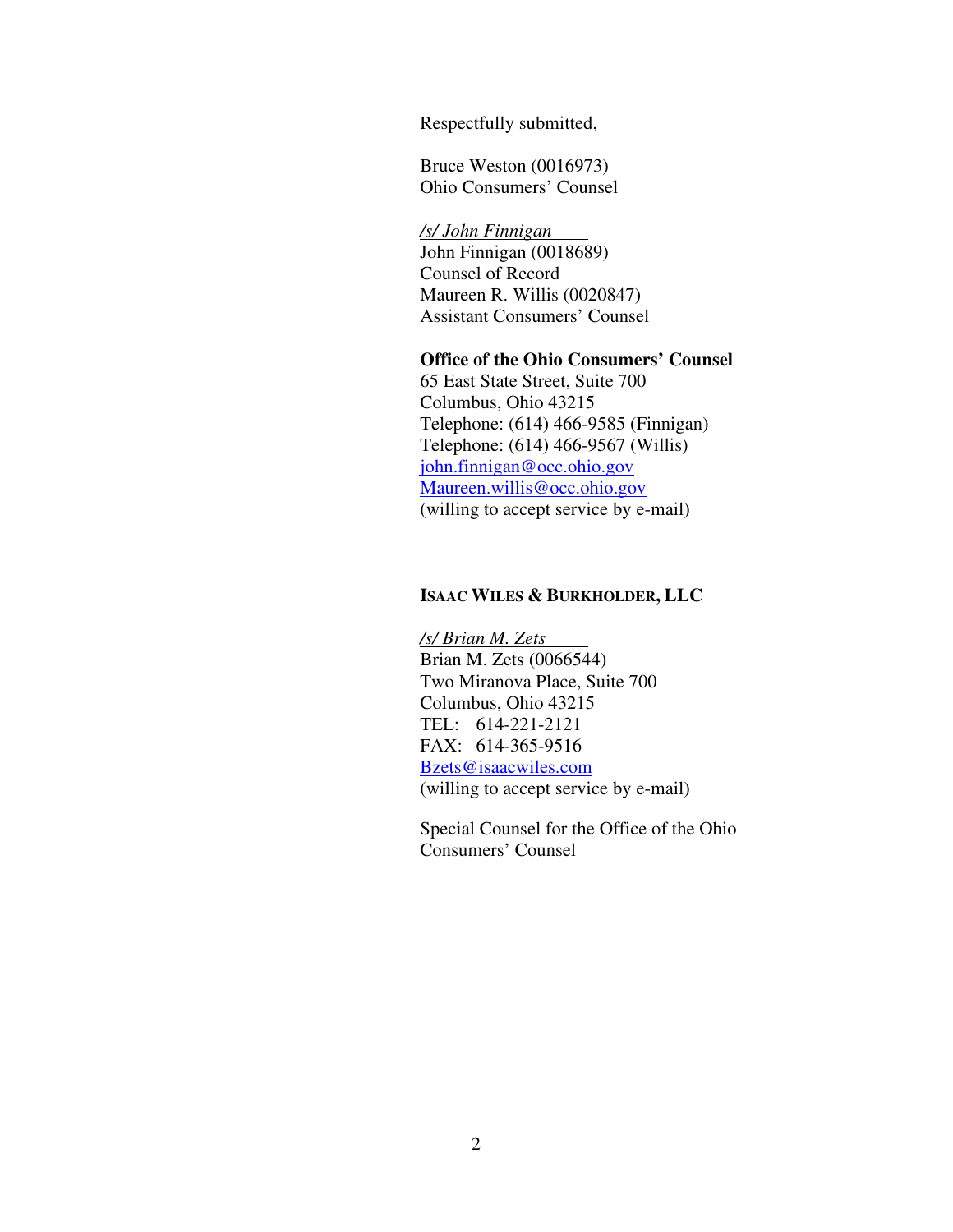#### **CERTIFICATE OF SERVICE**

I hereby certify that a copy of this Notice of Appearance of Counsel was served

on the persons stated below via electric transmission this 10th day of January 2022.

*/s/ John Finnigan*  John Finnigan Assistant Consumers' Counsel

The PUCO's e-filing system will electronically serve notice of the filing of this document on the following parties:

#### **SERVICE LIST**

jodi.bair@ohioAGO.gov kyle.kern@ohioAGO.gov chelsea.fletcher@ohioAGO.gov hogan@litohio.com ktreadway@oneenergyllc.com jdunn@oneenergyllc.com whitt@whitt-sturtevant.com fykes@whitt-sturtevant.com dromig@armadapower.com dparram@bricker.com rmains@bricker.com ccox@elpc.org khernstein@bricker.com mwarnock@bricker.com little@litohio.com ctavenor@theOEC.org jweber@elpc.org

Attorney Examiners: patricia.schabo@puco.ohio.gov Michael.williams@puco.ohio.gov

bojko@carpenterlipps.com paul@carpenterlipps.com michael.schuler@aes.com jsharkey@ficlaw.com djireland@ficlaw.com christopher.hollon@aes.com mkurtz@BKLlawfirm.com kboehm@BKLlawfirm.com jkylercohn@BKLlawfirm.com bethany.allen@igs.com Joe.oliker@igs.com Michael.nugent@igs.com Evan.betterton@igs.com Stephanie.chmiel@thompsonhine.com Kevin.oles@thompsonhine.com Fdarr2019@gmail.com rdove@keglerbrown.com cgrundmann@spilmanlaw.com dwilliamson@spilmanlaw.com mpritchard@mcneeslaw.com bmckenney@mcneeslaw.com mjsettineri@vorys.com glpetrucci@vorys.com